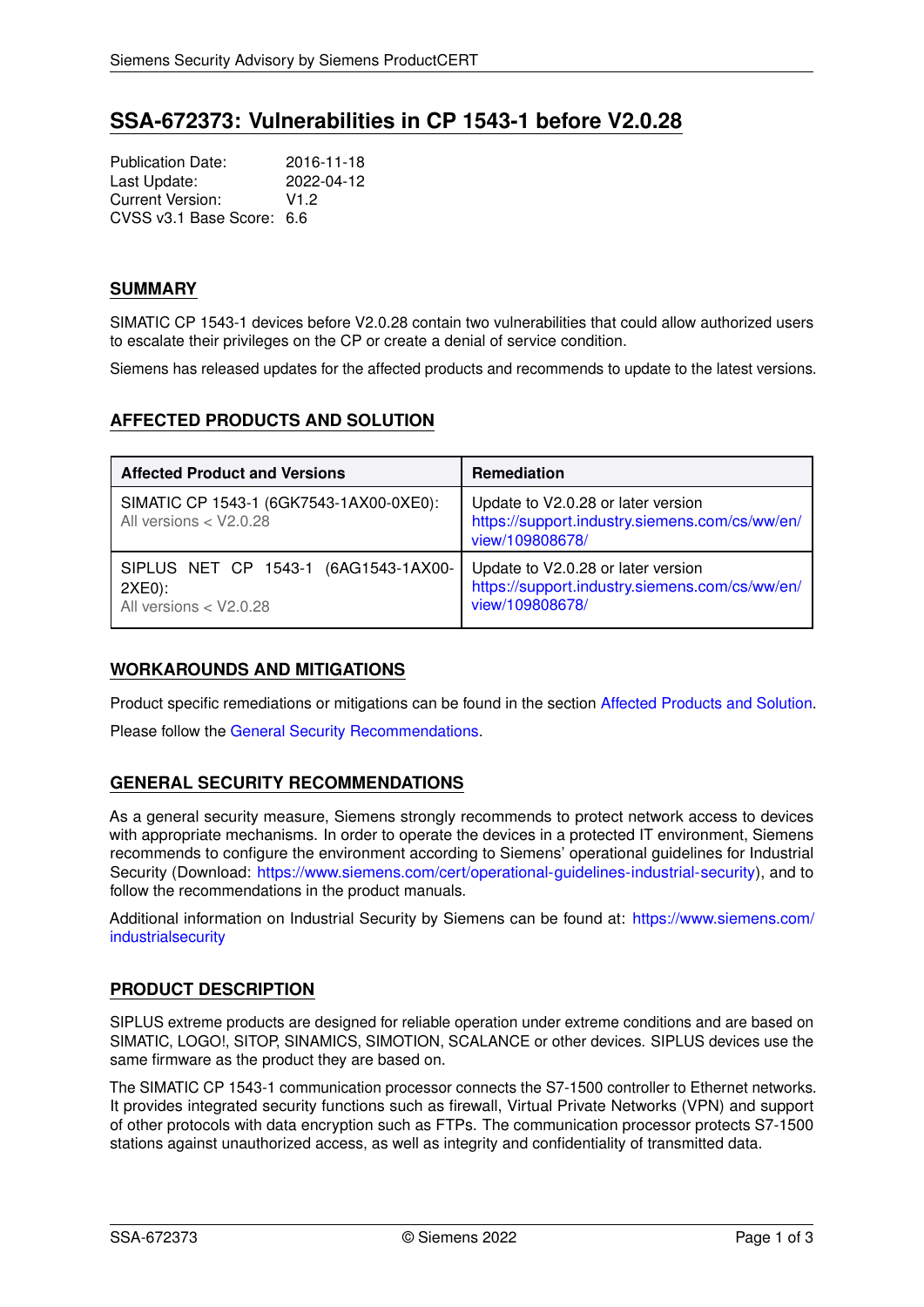# **VULNERABILITY CLASSIFICATION**

The vulnerability classification has been performed by using the CVSS scoring system in version 3.1 (CVSS v3.1) [\(https://www.first.org/cvss/\)](https://www.first.org/cvss/). The CVSS environmental score is specific to the customer's environment and will impact the overall CVSS score. The environmental score should therefore be individually defined by the customer to accomplish final scoring.

An additional classification has been performed using the CWE classification, a community-developed list of common software security weaknesses. This serves as a common language and as a baseline for weakness identification, mitigation, and prevention efforts. A detailed list of CWE classes can be found at: [https://cwe.mitre.org/.](https://cwe.mitre.org/)

#### Vulnerability CVE-2016-8561

Users with elevated privileges to TIA-Portal and project data on the engineering station could possibly get privileged access on affected devices.

| CVSS v3.1 Base Score | 6.6                                                        |
|----------------------|------------------------------------------------------------|
| <b>CVSS Vector</b>   | CVSS:3.1/AV:N/AC:H/PR:H/UI:N/S:U/C:H/I:H/A:H/E:P/RL:O/RC:C |
| <b>CWE</b>           | CWE-269: Improper Privilege Management                     |

#### Vulnerability CVE-2016-8562

Under special conditions it was possible to write SNMP variables on port 161/udp which should be read-only and should only be configured with TIA-Portal. A write to these variables could reduce the availability or cause a denial-of-service.

CVSS v3.1 Base Score 5.3

CVSS Vector [CVSS:3.1/AV:N/AC:H/PR:L/UI:N/S:U/C:N/I:N/A:H/E:P/RL:O/RC:C](https://www.first.org/cvss/calculator/3.1#CVSS:3.1/AV:N/AC:H/PR:L/UI:N/S:U/C:N/I:N/A:H/E:P/RL:O/RC:C) CWE CWE-20: Improper Input Validation

# **ACKNOWLEDGMENTS**

Siemens thanks the following parties for their efforts:

- Artem Zinenko from Kaspersky for pointing out that SIPLUS should also be mentioned
- Agence nationale de la sécurité des systèmes d'information (ANSSI) for coordination efforts
- SOGETI for coordinated disclosure